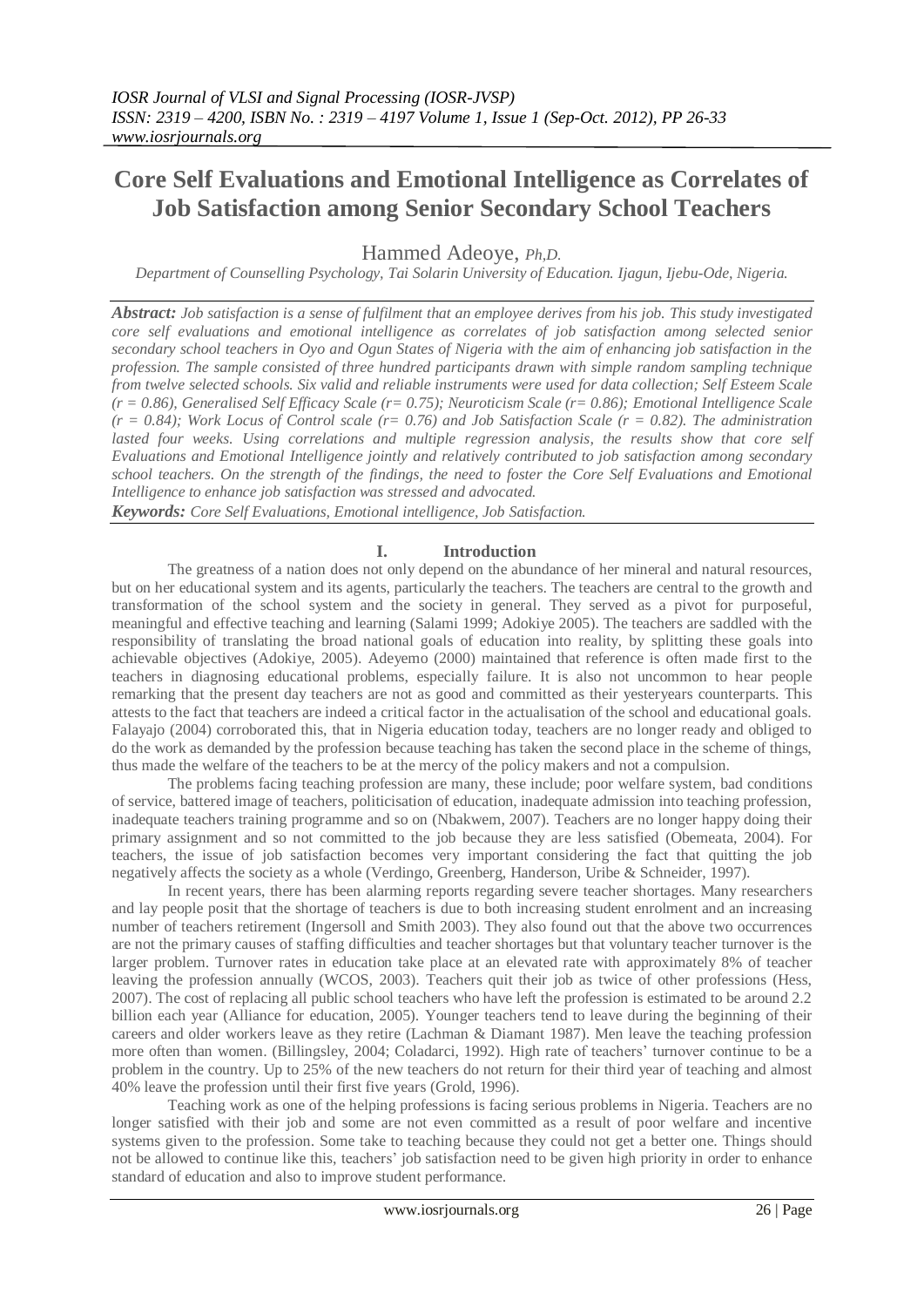Job satisfaction is related to positive outcomes in the work place such as increased organisational citizenship behaviours (Organ & Ryan, 1995) increase life satisfaction (Judge & Bono, 2001) decrease counter productive work behaviour (Dalal, 2005) and decreased absenteeism (Handy, Woods and Wall 2003). Each of these outcomes is desirable in any organization and as such shows the value of studying and understanding job satisfaction (Cook, 2003).

Job satisfaction has also been considered to be a function of the perceived relationship between what one perceives is offering, what an organisation requires of its employee, and what the employees are seeking from the firm (Sinclair, 1992). Job satisfaction is an extremely complex construct that no simple model can adequately unfathomed its meaning (Hagerdron, 2000). It is affected by factors such as promotional opportunities, pay satisfaction, considerate and participative supervision, opportunities to interact with peers, a variety of duties and a high degree of control over work methods and space (Villard, 2004).

Bradley and Brain (2003) maintained that employee's job satisfaction is pleasure that an employee derives from his/her job. It is an attitudinal variable that describes how people feel about their job (Agho, Muller & Price 1993). Sousa – Poza and Sousa – Poza (2000) suggested that job satisfaction is determined by the balance between inputs and outputs. It depends on balance between work roles inputs (pain) like education, working time, effort and work output (pleasures) like wages, fringe benefits, status, task importance, working conditions and intrinsic aspects of the job. It is a situation when outputs (pleasure) are relative to work role input (pains) (Brader, 2000).

Job satisfaction is a function of expectations and achieved outcomes on job. It is understood to be a sum of cognitive, affective and evaluative reactions resulting from experiences at work (Locke, 1976); job characteristics (Judge, Bono & Locke, 2000) and work environment (Shalley, Gilson and Blum 2000). It has been found to be strongly associated with disposition of individuals (Judge, Hellers & Mount, 2002). Evidence from the studies of Awosanya (2010); Judge & Bono (2001); Piccolo, Takahashi, Watanabe & Locke (2005), pointed to the importance of job satisfaction among employees. Apart from these, other factors that can also influence job satisfaction of public employees include emotional intelligence and core self – evaluations (Judge & Bono, 2001; Vohra, 2009; Awosanya, 2010, Piccolo, Takahashi, Watanabe & Locke 2005) among others.

There is a strong relationship between emotional intelligence and job satisfaction. In Hong Kong, there has been an increasing acceptance of the notion of emotional intelligence as it applies to job satisfaction among Hong Kong educators (Chan, 2002). It is recognised that teachers have to confront students who come to the regular classroom with diverse abilities as well as behavioural and emotional problems. It is therefore contended that teachers need to be prepared in helping students through both teaching and guidance activities that required their emotional intelligence in empathy and social – interpersonal areas (Chan & Hui, 1998).

Emotional intelligence refers to the ability to recognise and regulate emotions in ourselves and others (Goleman, 2001). Peter Salovey and John Mayer who originally used the term emotional intelligence in published writing initially define it as a form of intelligence that involves the ability to monitor one"s own and others feelings and emotions to discriminate among them and to use this information to guide one"s thinking and actions (Salovey & Mayer, 1990). Later they revised the definition and came out with another one that define emotional intelligence as the ability to perceive emotion, integrate emotion to facilitate thought, understanding emotions and regulate emotion to promote personal growth. (Mayer & Salovey, 1997). Rueven Bar – on, the originator of the term "emotion quotient" defines emotional intelligence as being concerned with understanding oneself and others, relating to people and adapting and coping with immediate surroundings to be more successful in dealing with environmental demands. (Bar on, 1997). Regardless, of the discrepancy in the definitions of emotional intelligence, it is clear that what is being referred to is distinct from standard intelligence or I.Q (Stys & Brown, 2004). However, this study adopts definition given by Mayer and Salovey in 1997.

Core self evaluations was first introduced by Parker (1985) who defined them as basic conclusions, bottom line evaluations that one holds subconsciously about oneself. These evaluations pertain to three fundamental areas of every person's life: self, reality and other people. Judge,Locke, Durhan (1997); Judge, Locke, Durhan and Klnger (1998); Judge Erez, Bono and Thorsen (2003) continued Parkers research by focusing on core evaluations of self. Specifically, they presented core – self – evaluation as a basic fundamental appraisal of one"s personal worthiness, effectiveness and capability as indicated by the personality trait of self esteem, neuroticism, generalised self – efficacy and locus of control (Judge et al 2003). Core self – evaluations which is a higher order construct including self – esteem, self efficacy, locus of control and emotional stability has also been related to both performance and satisfaction (Judge & Bono, 2001). Self – esteem is defined as how much value people put on themselves (Baumeister, Campbell, Kruejer, & Vohs, 2003). It is the basic appraisal that people make of themselves. Individual who are high in self – esteem tend to feel good about themselves regardless of their abilities or skills (Chen, Gully & Eden, 2004). Self – esteem is one of the strongest predictors of overall life satisfaction. People with high self – esteem are consider with high self – esteem are considerably happier than people with lower levels of self – esteem (Baumester, et al 2003). Individuals with high level of self – esteem tend to maintain optimism, even when they face failure (Dodgson &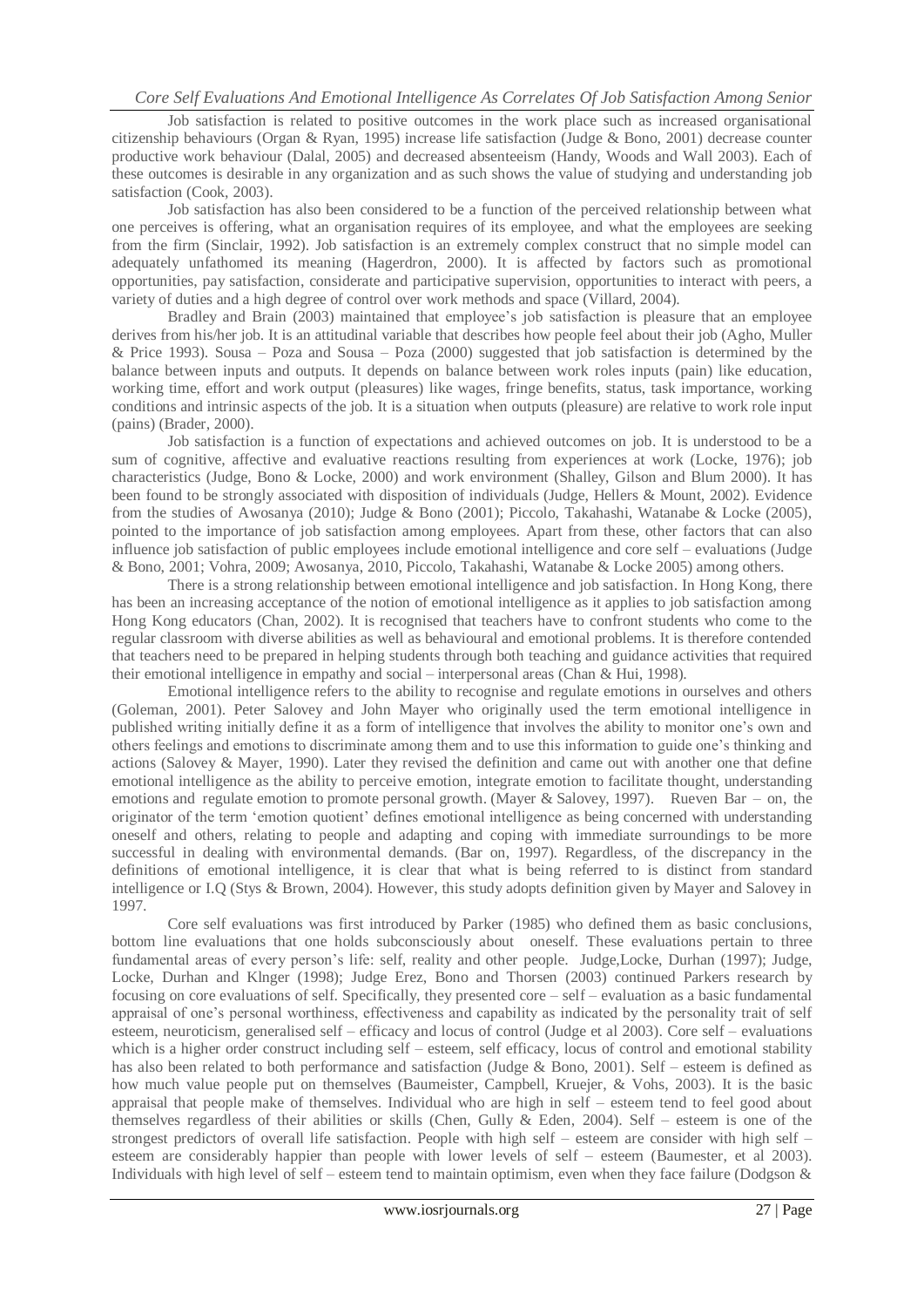Wood, 1998). Because of this continual optimism, employee with high self – esteem are likely to have high level of job satisfaction.

Generalised self – efficacy is a relatively stable trait regarding beliefs of one"s own competence (Chen et al 2004). Whereas self esteem relates to an individual"s sense of self - worth, self – efficacy relates to perceptions of their (what?) ability to accomplish tasks or meet a goal. It is how individuals judge their own abilities (Cooks, 2003). It is believed that employees who rate themselves competent and capable are likely to have higher levels of satisfaction because of positive evaluations of self.

Locus of control refers to how people perceive the link between their own actions and the outcomes of their actions (Rotter, 1966). People with an internal locus of control perceive that their outcomes are under their own personal control whereas individuals with an external locus of control believe that these outcomes are attributable to people or forces outside of themselves. Employees with an internal locus of control are more satisfied with their jobs because they are less likely to stay in a position which is dissatisfying (Spector, 1982). Though locus of control is theoretically related to generalised self – efficacy, the two concepts differ in one important aspect. Self efficacy pertains to confidence with respect to actions or behaviours whereas locus of control is more concerned with confidence in being able to control outcomes.

Neuroticism, also called emotional instability, represents the tendency to exhibit poor emotional adjustment. Individuals who evaluate themselves as neurotic tend to be very anxious, insecure and hostile (Boudreau, Boswell, Judge & Bretz, 2001). It relates to locus of control in the fact that an individual with internal locus of control tends to have high level of emotional stability and belief that failure is part of progress.

In view of the importance of these concepts to teachers job satisfaction, as well as scantly local empirical studies on the variables, this study sought to examine the influence of core self evaluations and emotional intelligence as correlates of job satisfaction among senior secondary school teachers. It is therefore necessary to examine core – self evaluations and emotional intelligence on job satisfaction of teachers to enhance the performance of students in their examinations especially the external ones and such a study is important because, it can provide more empirical literature on the variables of study. It is also expected that the results will be a significant addition to literature on the variables.

In literature, many researchers and administrators have noticed the importance of job satisfaction on a variety of organisational variables (Chu et al, 2003). Thus the understanding of employee job satisfaction and its contributions are important for any organisation to exert and prosper (Maryyan, 2005).

Job satisfaction is simply defined as the affective orientation that an employee has towards his/her work (Price 2001). In other words, it is an affective reaction to a job that results from the comparison of perceived outcomes with those that are desired (Kaun, 1998). In sum, job satisfaction describes the feelings, attitudes or preferences of individual regarding work (Cheva, 2008). It is the degree to which employees enjoy their jobs (Mc Closkey & Mc Cain, 1987). Also, it is possible to see a number of theories developed to understand its nature in literature. The one adopted in this study is the model that narrowed the scope of the dispositional theory which was proposed by Judge in 1998 as core self – evaluations model.

Judge argued that there are four core self evaluations that determine ones disposition towards job satisfaction; self – esteem, general self – efficacy, locus of control and neuroticism. This model states that higher level of self – esteem (the value one places on self) and general self efficacy (the belief in one's competence) lead to higher work satisfaction. Having an internal locus of control (believing one has control over own life and opposed to outside forces having control) leads to higher job satisfaction. Finally lower levels of neuroticism lead to higher job satisfaction. Core self evaluations are fundamental assessment that people make about themselves and their self worth (Brunborg, 2008), Subsequent studies have shown that high level of core self evaluation are positively associated with job satisfaction (Bono & Judge 2003, Judge, Bono & Locke, 2000). One explanation for this is that positive core self evaluation individuals tend to deny frustrations, disappointment and problems while individual with negative core self evaluation dwell on frustrations and perceive the work place more negatively (Brunborg, 2003).

At present no known local published studies have looked at the relationship among core self evaluations, emotional intelligence and job satisfaction among senior secondary school teacher in Nigeria, which necessitates this study.

#### **Research Questions**

Two research questions were posed to direct this study.

- 1. What is the joint contribution of core self evaluations and emotional intelligence to job satisfaction of teachers in senior secondary schools?
- 2. What the relative contributions are of core self evaluations and emotional intelligence on senior secondary school teachers' job satisfaction?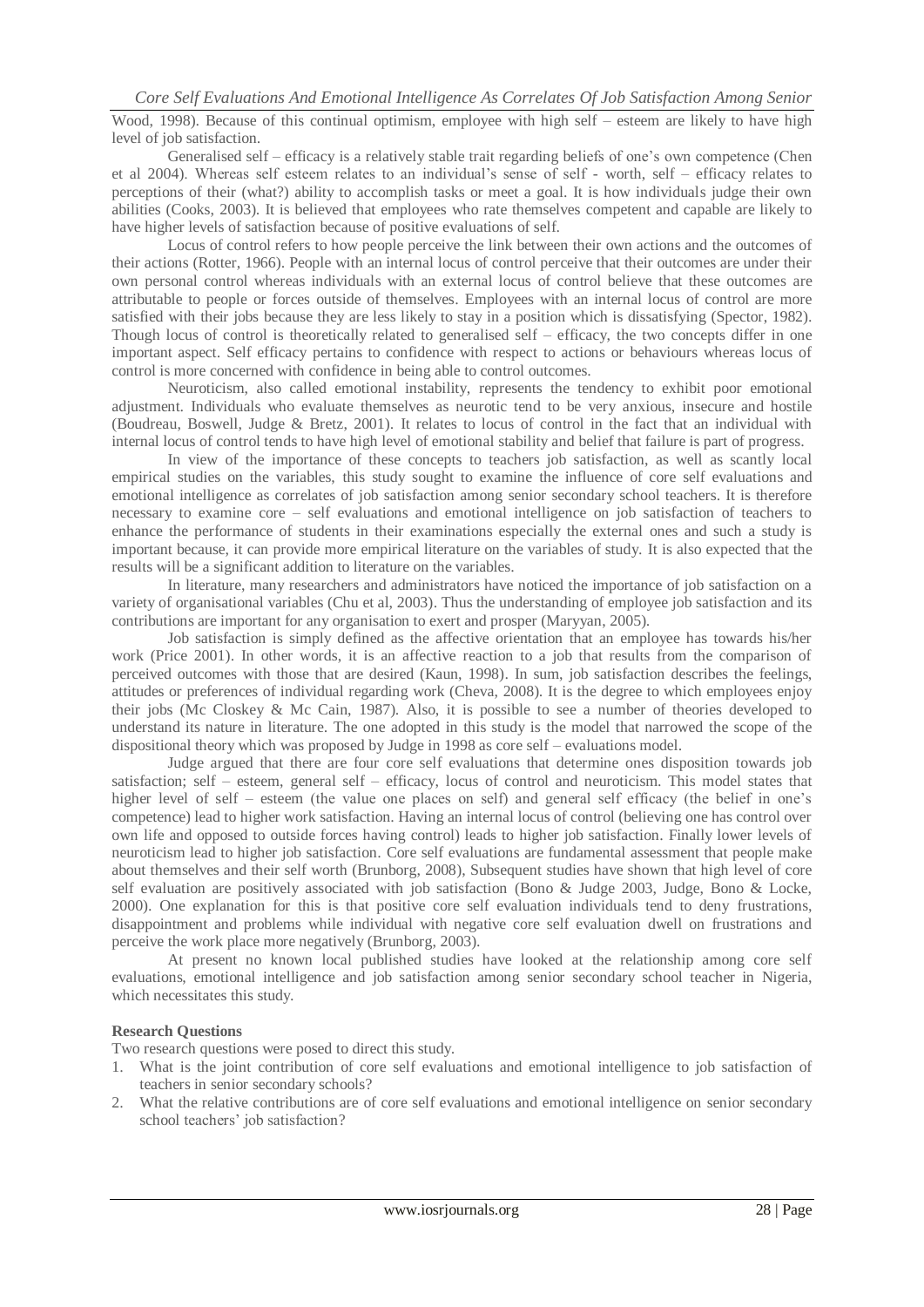## **II. Methodology**

Ex-post – facto research design was adopted in this study. The researcher is only interested in knowing the influence of core self-evaluations and emotional intelligence on job satisfaction of secondary school teachers(which are inherent in them).The target population for this study were all senior secondary school teachers in Oyo and Ogun States of Nigeria. Multi- stage sampling procedure was used in stratifying the two states along the three senatorial zones. Two public senior secondary schools were selected from each of the senatorial zones based on the inclusion criteria. In all a total of twelve schools participated in this study. From each of the twelve schools, simple random sampling technique was used to select twenty five teachers. In all a total of three hundred teachers participated in the study.

Six valid and reliable instruments were used in this study.

#### *(a) Self –Esteem Scale*

Self Esteem scale constructed by Rosenberg (1965) was adopted in this study to measure the self esteem of the teachers. The scale has ten items with response format based on 5 point Likert-like format of Strongly Disagree, Disagree, Undecided, Agree and Strongly Agree. Some of the items on the scale are: I feel that I have a number of good qualities. I feel I do not have much to be proud of, I take a positive attitude towards myself etc, Items 3, 5, 8, 9, and 10 of the instrument were reversed coded. Apart from the reliability value of 0.84 established by Rosenberg (1965) the scale was subjected to revalidation to determine the suitability to the study by administering it on 80 teachers that did not form part of the main study sample. Using Cronbach Alpha, the reliability co – efficient of 0.86 was obtained. The response on each of the items was used to categorise the participants on the bases of high self esteem and low self esteem,

## *(b) Generalised self – efficacy scale:*

This instrument, constructed by Judge et al (1998), was adopted to measure the level of self efficacy of the teachers based on 5 – point Likert-like scale. Among the items in the scale are: when I make plans, I am certain I can make then work. I can handle the situations that life brings. I am strong enough to overcome life"s struggles. Items 2, 6, and 7 were reverse – coded because they were negatively worded; apart from the value of 0.73 established by Judge et al (1998), the instrument was subjected to revalidation to determine the suitability to this study. The instrument was administered on 100 teachers that did not form part of the main study sample, using Crobanch Alpha, the value of 0.75 was obtained.

## *(c) Neuroticism Scale*

This study adopted Eysenck Neuroticism scale (1985) to assess neuroticism level of the participants. The instrument with twelve items has a 5 – point Likert-like scale. Among the items in the scale are: my mood often goes up and down. My feelings are easily hurt. I often feel fed up. The scale demonstrated an internal consistency of 0.89. The instrument was also subjected to revalidation by administering it on 80 teachers that were not part of the main study sample, and reliability co – efficient value of 0.86 was obtained.

## *(d) Work Locus of control scale*

Locus of control of the participants was measured by the work locus of control scale constructed by Spector (1998). It has sixteen items based on 6 – point scale. Some of the items read as follows; making money is primarily a matter of good fortune; get job you want is mostly a matter of luck; and promotions are usually, a matter of good fortune. The scale has reliability value of 0.72 and was also subjected to revalidation by administering it on 120 teachers that were not part of the study sample and a reliability value of 0.76 was obtained using Cronbach alpha.

## *(e) Job Satisfaction Scale*

Job satisfaction of the participants was measured using job satisfaction survey of Brayfield – Rothe (1951). It has five items based on a 5 – point scale. Some items in the scale are: I feel fairly satisfied with my present job. I find real enjoyment in my work. I consider my job to be rather unpleasant. Items 3 and 5 were reversed coded. The instrument has reliability co-efficient value of 0.87. Apart from this, the instrument was subjected to revalidation by administering it on 100 teachers that were not part of the study sample. A reliability of 0.82 was obtained using Cronbach alpha.

#### *(f) Emotional Intelligence Scale*

Emotional intelligence scale of Schuttle, Malouff, Hall, Haggerty, Cooper, Golden,(1998) was adopted to assess the participants level of emotional intelligence. The instrument has thirty- three items based on  $a\bar{5}$  – point Likert-like scale. Items on this instrument include; I expect that I will do well on most things I try; other people find it easy to confide in me. I expect good things to happen. The scale has an internal consistency of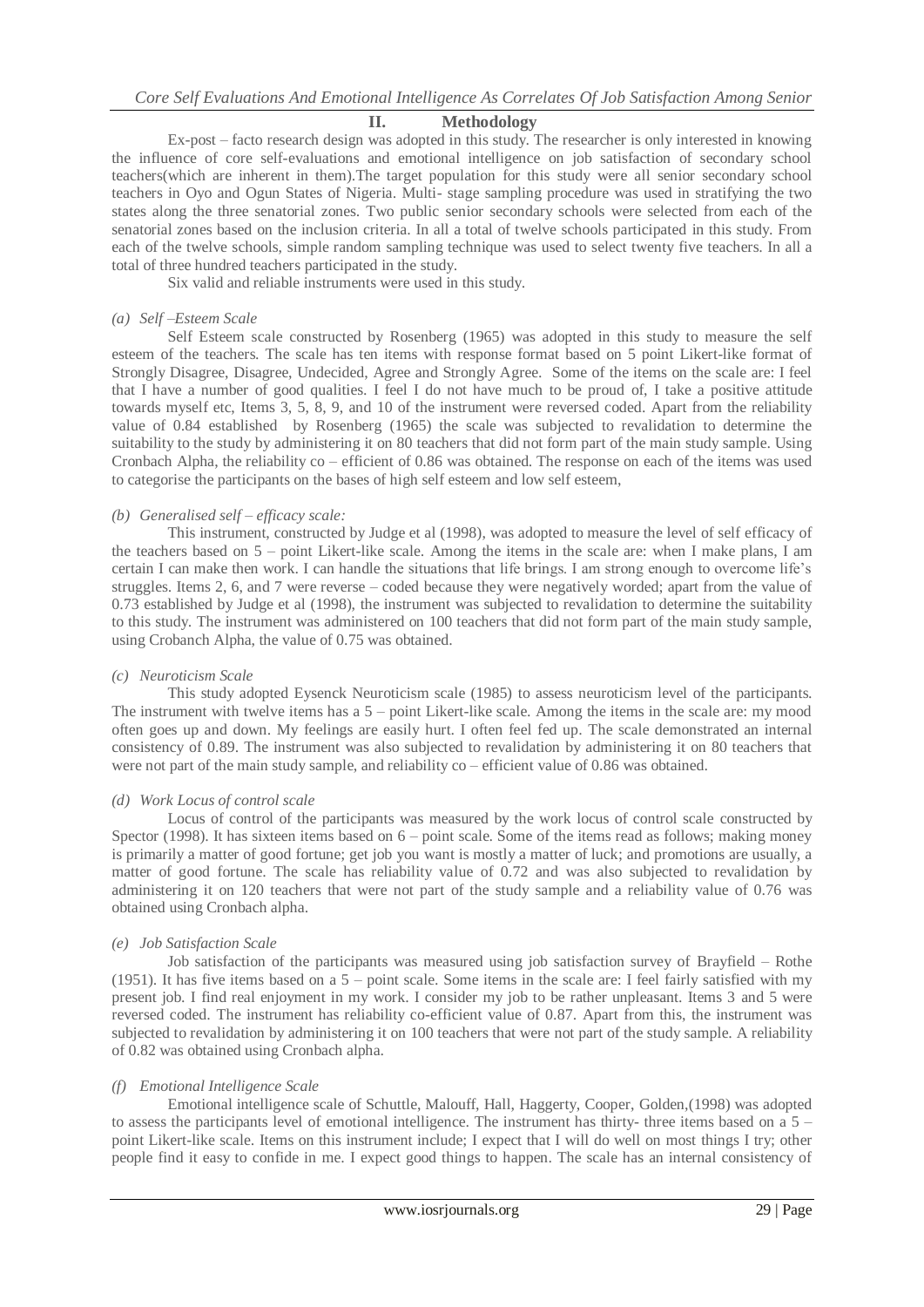0.86. and was also subjected to revalidation by administering it on 120 teachers that did not form part of the study main sample. A reliability value of 0.84 was obtained using Cronbach alpha.

#### **Procedure and Data Analysis**

Consent was officially sought from the principals of the selected schools as well as the selected teachers to participate in the study. One guidance counsellor from each of the selected schools assisted in the administration of research instruments. The instrument were administered at the same time in all the selected schools and on the spot assessment method was used, which made it easy to collect the instrument back immediately after response. These were coded and analysed using Statistical Package for Social Sciences (SPSS). Relationship among job satisfaction, emotional intelligence and core – self evaluations were tested using Pearson moment correlation statistical analysis. Multiple repression analysis was used to test both the joint and relative effect of the independent variables on the dependent variable.

| Table I: Correlation matrix showing relationship among variables. |                     |                     |                 |                 |                    |               |
|-------------------------------------------------------------------|---------------------|---------------------|-----------------|-----------------|--------------------|---------------|
|                                                                   | Job.                | <b>Emotional</b>    | <b>Locus of</b> | <b>Self</b>     | <b>Neuroticism</b> | <b>Self</b>   |
|                                                                   | <b>Satisfaction</b> | <b>Intelligence</b> | <b>Control</b>  | <b>Efficacy</b> |                    | <b>Esteem</b> |
| Job satisfaction                                                  |                     |                     |                 |                 |                    |               |
| Emotional intelligence                                            | $.817.**$           |                     |                 |                 |                    |               |
| Locus of control                                                  | $.719**$            | $822**$             |                 |                 |                    |               |
| Self Efficacy                                                     | $.582**$            | $.834**$            | $.568**$        |                 |                    |               |
| Neuroticism                                                       | $.553**$            | $.874**$            | $.429**$        | $.353**$        |                    |               |
| <b>Self Esteem</b>                                                | $.536**$            | $.717**$            | $.460**$        | $.310**$        | $.360**$           |               |
| Mean                                                              | 78.333              | 57.8712             | 60.3038         | 63.342          | 50.232             | 55.3331       |
| S D                                                               | 14.28143            | 9.65540             | 12.4823         | 12.4823         | 7.875              | 8.6781        |

**III. Results**

Correlation significant at 0.001 level of significance (2 – tailed).

 The results show significant positive relationship among the variables and that all the independent variables significantly relate to the dependent variable. (Job satisfaction correlated with Emotional intelligence  $(r = .817; P < .01)$ ; Locus of control  $(r = .719, P < .01)$ ; Self – efficacy  $(r = .582, P < .01)$ ; Neuroticism  $(r = .553, P < .01)$ P<.01); Self Esteem (r = .536, P<.01)

**Research Question 1: What is the joint contribution of Core Self Evaluation and Emotional Intelligence on Job Satisfaction of Teachers in Secondary Schools?**

| Table 2: Summary of multiple regression analysis between core self evaluations and emotional |  |  |  |  |  |  |
|----------------------------------------------------------------------------------------------|--|--|--|--|--|--|
| intelligence and job satisfaction.                                                           |  |  |  |  |  |  |

| Multiple R $(\text{adjusted}) = 0.842$    |          |     |                    |             |      |
|-------------------------------------------|----------|-----|--------------------|-------------|------|
| Multiple $R^2$ (Adjusted) = 0.703         |          |     |                    |             |      |
| Standard error of the estimate $= 1.6207$ |          |     |                    |             |      |
| Sources of variation Sum of square        |          | Df  | <b>Mean square</b> | $F - ratio$ | Sig. |
| Repression                                | 745.647  |     | 372.824            | 141.927     | .000 |
| Residual                                  | 307.345  | 294 | 2.627              |             |      |
| Total                                     | 1052.992 | 299 |                    |             |      |

*P<0.05 level of significance.*

*Constant: Core Self Evaluation, Emotional Intelligence. Dependent Variable: Job Satisfaction.*

 The result presented on table 2 shows the joint effect of the independent variables (core self evaluations and emotional intelligence) on the dependent variable (job satisfaction). From the table, the independent variables jointly predict the dependent variable. The analysis of variance performed on multiple regressions yielded an F – ratio of 141.927 and was found significant at 0.05 level of significance. Moreover, the five independent variables jointly yielded a multiple repression (R) of 0.842 and adjusted  $(R^2)$  of 0.703. The independent variables jointly accounted for a variation of about 70.3% of the total variance in job satisfaction of the participants, thus implies that, there are other variables which accounted 29.7% that were not included and treated in this study.

With this result, core self evaluations and emotional intelligence were found to have significant influence on teachers expression of job satisfaction. This could not be a surprise considering the fact that a teacher with high emotional intelligence will be able to understand self better, identify strengths and weakness,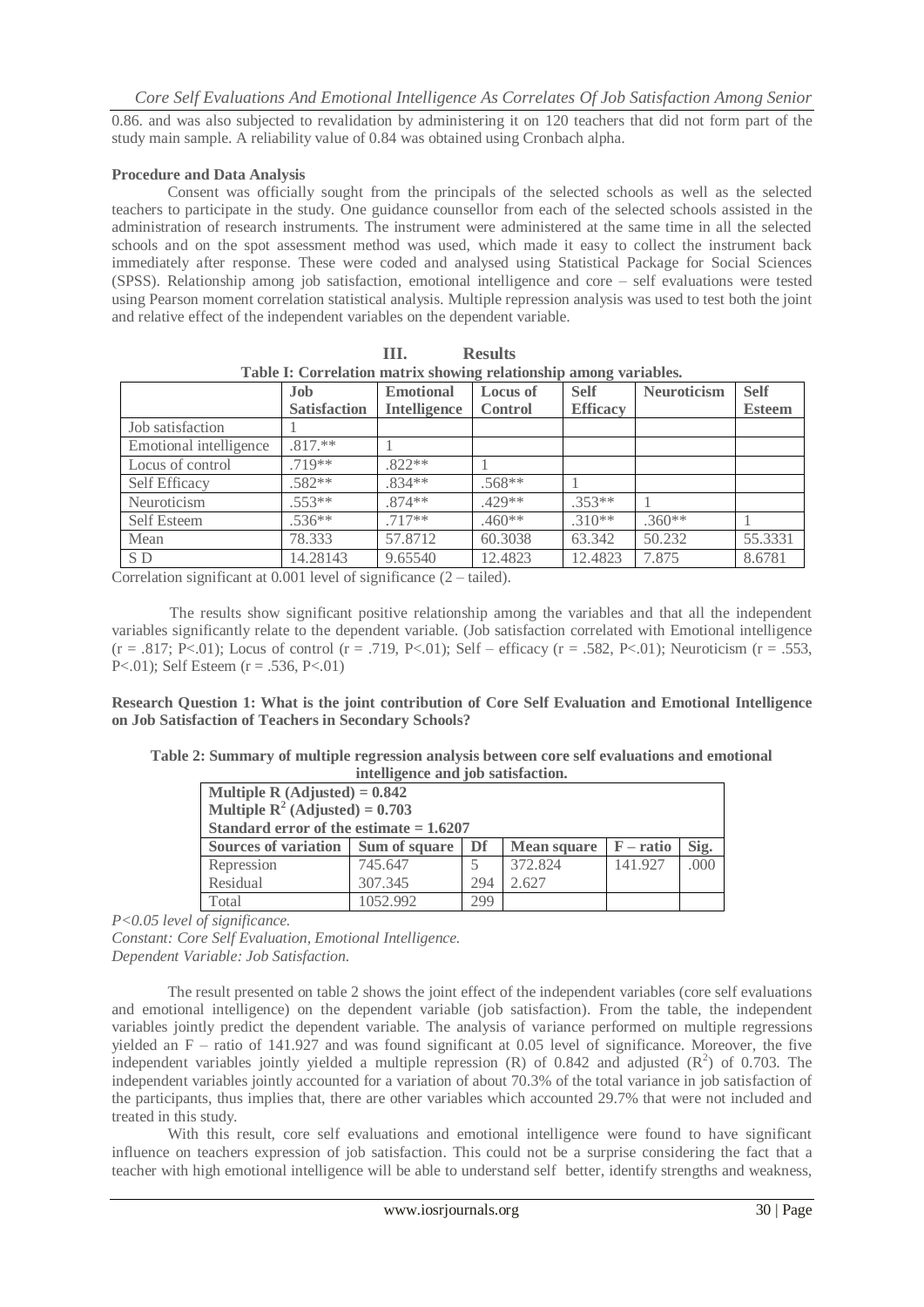manage self and established positive relationship with others. Also the individual may have high self esteem, low level of neuroticism, high self efficacy and internal locus of control. The teachers that possess these qualities will put more effort in the job on the ground that the success of the organisation is also his success. Moreover, these teachers have confidence in their ability and capability and will do everything possible to make the work environment more conductive, this will subsequently enhance their job satisfaction. This finding is consistent with the earlier one by Judge  $& \text{Bono } (2001)$  and Awosanya (2010), though Judge  $& \text{Bono }$  study used European participants, and Awosanya used public servants. Also, the significant influence of emotional intelligence on job satisfaction was emphasised by Adeyemo (2007)

**Research Question 2: What are the relative contributions of Core Self-Evaluations and Emotional Intelligence on Teachers Job Satisfaction?**

| Table 3: Relative contributions of Core self-evaluations and emotional Intelligence to the prediction of |  |
|----------------------------------------------------------------------------------------------------------|--|
| teachers job satisfaction.                                                                               |  |

| Model                  | Unstandardised $Co$ – efficients |                  | Standardised         | T ratio | Sig. |  |  |
|------------------------|----------------------------------|------------------|----------------------|---------|------|--|--|
|                        |                                  | <b>Std Error</b> | Co – efficients Beta |         |      |  |  |
| Constant               | 9.312                            | .724             |                      | 2.305   | .05  |  |  |
| Emotional Intelligence | .876                             |                  | .643                 | 22.791  | .000 |  |  |
| Locus of control       | .438                             | .190             | .404                 | 2.428   | .000 |  |  |
| Self Efficacy          | 1.316                            | .058             | .613                 | 21.495  | .000 |  |  |
| Neuroticism            | .136                             | .060             | .066                 | 2.273   | .025 |  |  |
| <b>Self Esteem</b>     | .330                             | .319             | .052                 | 1.392   | .031 |  |  |

Table 3, shows that each of the variables of study (emotional intelligence, locus of control, self efficacy, neuroticism and self esteem) contributes significantly to job satisfaction In terms of contribution, emotional intelligence made the most significant contribution ( $\beta = 643$ ; t = 22.791; P<0.05) to the prediction, closely followed by self efficacy ( $\beta = .613$ ; t = 21.495; P<0.05) followed by locus of control ( $\beta = .404$ ; t = 2.428, P<0.05) followed by Neuroticism (β = .066; t = 2.273; P<0.05) and then self esteem (β = .052; t = 1.392; P<0.05) to the prediction of job satisfaction.

The result, that emotional intelligence is most potent predictor could be attributed to the fact that emotional intelligence skills can nurture interpersonal relationships, enhance individual"s ability to manage self within the work environment and decrease absenteeism. This result is consistent with the earlier one by Judge  $\&$ Bono (2001) when they found out in their study that emotional intelligence significantly and positively relates job satisfaction.

#### **IV. Implications, Limitations and Conclusions**

The findings of this study revealed that core self- evaluations and emotional intelligence significantly contribute to teachers" job satisfaction. Therefore, improving and developing core self-evaluations and emotional intelligence skills will go a long way in assisting the teachers to enhance and develop adequate job satisfaction. Secondly, since emotional intelligence significantly mediated the relationship between core selfevaluations and job satisfaction, then emotional intelligence training should be embedded in the training programme of the senior secondary school teachers.

Furthermore, it is important to discuss the limitations of the study. All the participants in this study were employed in an academic setting which may have resulted in a homogeneous sample. For this reason, these findings may not be generalised to individuals outside the academic arena. Hence future researchers may wish to cross – validate these findings with a diverse sample of participants. Secondly, monomethod bias is generally a concern in psychological studies that utilise only one form to data collection. Therefore, future research could adopt the use of other methods.

In conclusion, this study has provided and explained that core self-evaluations and emotional intelligence actually predict job satisfaction of senior secondary school teachers. This has provided a platform from which further research could be launched.

#### **References**

- [1] Adeyemo, D.A (2000) Job involvement; Career Commitment, Organisational Commitment and Job Satisfaction of the Nigerian Police. A multiple regression analysis. Journal of Advance Studies in Educational Management.
- [2] Adeyemo, D.A. (2007). Emotional intelligence and the Relationship between Job Satisfaction and Organisational Commitment of Employee in Public Parastatals in Oyo State. Nigeria. Pakistan Journal of Social Sciences 4(2) 324-330.
- [3] Adokiye A.O. (2005) Teacher Education in the Year 2000 plus: Issues, Challenges and Prospects. Knowledge Review Volume II No 2 November 2005.
- [4] Agho, A.O. Mueller, C.W. and Price, J.L.(1993)."Determinants of Employee Job Satisfaction: An Empirical Test of a Causal Model", Human Relations, 46:1007-1027.
- [5] Alliance for Excellent Education (2005) Teacher Attrition. A Costly loss to the Nation and to the States retrieved June 24, 2011 fro[m http://www.all4ed.org/publications/ issuebriefs.html.](http://www.all4ed.org/publications/%20issuebriefs.html)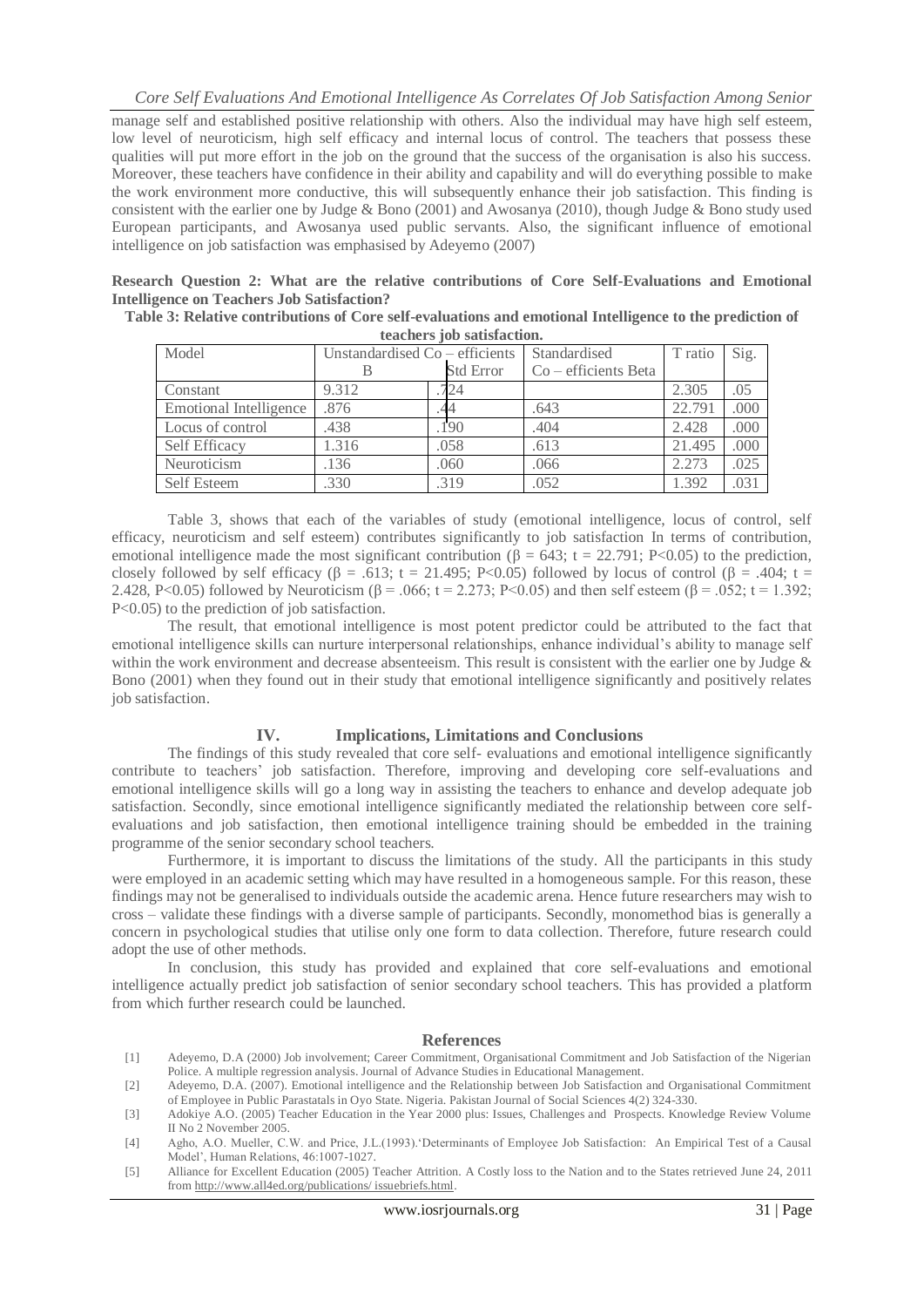- [6] Awosanya, O.O. (2010) The Roles of Core Self Evaluations and Emotional Intelligence in the Job Satisfactory of Public Sector Employees in Oyo State. An Unpublished Masters Dissertation. University of Ibadan.
- [7] Bar-on, R. (1997). The Emotional Quotient Inventory (EQ-I): A Test of Emotional Intelligence. Toronto, Canada: Multi Health System. Inc,.
- [8] Baumeister, R. F., Campbell, J. D., Krueger, J. I., & Vohs, K. D. (2003). Does High Self Esteem Cause Better Performance, Interpersonal Success, Happiness, or Healthier Life Styles? Psychological Science in the Public Interest, 4, 1-44.
- [9] Billingsley, B.S. (2004) Special Education Teacher Retention and Attrition. A Critical Analysis of the Research Literature. The Journal of Special Education, 38, 39 – 55.
- [10] Boudreau, Boswell, Judge and Bretz, (2001). Personality and Cognitive Ability as Predictors of Job Search among Employed Managers. Personnel Psychology, 54(1),25-26.
- [11] Brayfield, A.H. & Rothe, H.F. (1951). An Index of Job Satisfaction. Journal of Applied Psychology, 35, 307-311.
- [12] Brunborg G.S. (2003) Core Self Evaluations. A Predictor Variable for Job Stress. European Psychologist Vol. 13 (2) 96 102.
- [13] Chan D. (2002) Emotional Intelligence: Implications for Educational Practice in Schools Educational Research Journal. 17, 183 196. [14] Chan, D. W. & Hui, E. K. P. (1998). Stress, Support and Psychological Symptoms among Guidance and Non Guidance
- Secondary School Teachers in Hong Kong. School Psychology International, 19, 169-178. [15] Chen, G. Gully S.M. & Eden D. (2001) Validation of a new General Self – Efficacy Scale. Organisation Research Methods. 4, 62
- 83.
- [16] Chen, L.H. (2008). "Job Satisfaction among Information System (IS) Personnel", Computers in Human Behaviour, 24:105-118. [17] Chen, G., Goddard, T. G., & Casper, W. J. (2004a). Examination of the relationshipsamong general and work-specific evaluations, work-related control beliefs, and job attitudes. Applied Psychology: An International Review, 53, 249-370.
- [18] Chu, C.I, Hsu, H.M., Price, J.L. and Lee, J.Y. (2003), "Job satisfaction of hospital nurses: an empirical test of a causal model in Taiwan", International Nursing Review, 50: 176-182.
- [19] Coladarci, T. (1992) Teachers" Sense of Efficacy and Commitment to Teaching. Journal of Experimental Education. 60, 323 337.
- [20] Cook A.L. (2003) Job Satisfaction and Job performance: Is the relation Spurious. An unpublished thesis of inadequate studies of Texas A & An University.
- [21] Dalal, R. S. (2005). A meta-analysis of the relationship between organizational citizenship behaviour and counterproductive work behaviour. Journal of Applied Psychology, 90, 1241-1255.
- [22] Eysenck, H. J., Eysenck, S. B. G., & Barrett, P. (1985). A revised version of the psychoticism scale. Personality and Individual Differences, 6(1), 21-29.
- [23] Falayajo, W. (2004). Educational Practices in Nigeria: The Gap Between The Status Quo and The Ideal. Being a Valedictory lecture Delivered on the 30<sup>th</sup> September, 2004 at University of Ibadan. Nigeria.
- [24] Gold Y. (1996) Beginning Teacher Support, Attrition, Mentoring and Induction. In C.B. Courtesy (Ed). Review of Research in Education (Vol. 16 p. 548 – 594) Washington D.C. American Educational Research Association.
- [25] Goleman, D. (2001). Emotional Intelligence Issues in Paradigm Building.www.e.consortium.org. Retrieved on the 20<sup>th</sup> February, 2011
- [26] Hagerdorn, L.S. (2000) Conceptualizing Faulty Job Satisfaction: Components, Theories and Outcomes. In Hagedorn, L.S. (Ed). What contribute to Job Satisfaction among Faculty and Staff? San Francisco Jossey Bass.
- [27] Hardy, G. E., Woods, D., & Wall, T. D. (2003). The impact of psychological distress on absence from work. Journal of Applied Psychology, 88, 306-314.
- [28] Hess, C.E. (2007) The Moderating Effects of Teacher Self Efficacy on the Relationship between Job Satisfaction and Intent to turnover. An unpublished Master Thesis of North Cardina State University.
- [29] Ingersoll, R.M. & Smith, T.M. (2003). The Wrong Solution to the Teacher Shortage. Educational Leadership, 60, 30 34.
- [30] Judge T.A., Erez, A. Bono J.E. & Thoresen, C.J. (2003). The Core Self Evaluation Scale: Development of a Measure. Personnel Psychology 56.303-331.
- [31] Judge T.A., Lock E.A. Durham, C.C. and Klugger, A.N. (1998). Dispositional Effects on Job and Life Satisfaction. The Role of Core Evaluations. Journal of Applied Psychology. 83,17-34.
- [32] Judge T.A., Locke E.A. & Durham, C.C. (1997). The Dispositional Causes of Job Satisfaction: A Case Evaluations Approach. Research in Organisational Behaviour, 19,151-188.
- [33] Judge, T.A. & Bono, J.E. (2001). Relationship of Core Self Evaluation traits self esteem, generalised self efficacy, locus of control, and emotional stability with job satisfaction and job performance a meta – analysis, Journal of Applied Psychology, 86,80-92.
- [34] Judge, T.A. & Bono, J.E. (2001). The Job Satisfaction. Job Performance Relationship: A Qualitative and quantitative review, Psychological Bulletin, 127(3) 376-407.
- [35] Judge, T.A., Bono, J.E. and Locke, E.A. (2000). "Personality and Job Satisfaction". The Mediating Role of Job Characteristics. Journal of Applied Psychology, 85,237-249.
- [36] Judge, T.A., Heller D. & Mount M.K. (2002). Five factor model of personality and job satisfaction: A meta analysis. Journal of Applied Psychology. 8(3), 530-541.
- [37] Judge, T.A., Locke, E.A., Durham, C.C. and Klugger, A.N. (1998). Dispositional Effects on Job and Life Satisfaction. The Role of Core Evaluations. Journal of Applied Psychology. 83, 17-34.
- [38] Kaun, L.F. (1998). "Job Satisfaction and Autonomy of Hong Kong registered nurses". Journal of Advanced Nursing, 27:355-363.
- [39] Lachman, R & Diamant, E. (1987) Withdrawal and Restraining Factors in Teachers "turnover Intentions. Journal of occupational behaviour, 8, 219 – 232.
- [40] Mayer and Solovey, 1997. "What is Emotional Intelligence? In P.Salovey and D.J. Slyter (eds). Emotional Development and Emotional Intelligence: 3-31. New York: Basic Books.
- [41] Mccloskey, J.C. and Mccain, B. (1987). "Satisfaction, commitment, and professionalism of newly employed nurses", Journal of Nursing Scholarship 19(10): 20-24.
- [42] Mrayyan, M.T. (2005). Nurse Job Satisfaction and Retention: comparing public to private hospitals in Jordan", Journal of Nursing Management, 13:40-50.
- [43] National Centre for Education Statistics. US. Department of Education (2005). The Conduction of Education 2005, NCES 2005 094. Washington D.C. U.S. Government Printing Office.
- [44] Nbakwen J.N. (2007). New Perspective in Teacher Education Owerri. Hudson Jude Nig. Enterprise.
- [45] Obemeata, J.O. (2004) Education: An Unprofitable Industry in Nigeria. Being a Valedictory Lecture delivered at the faculty of education large lecture theatre, University of Ibadan.